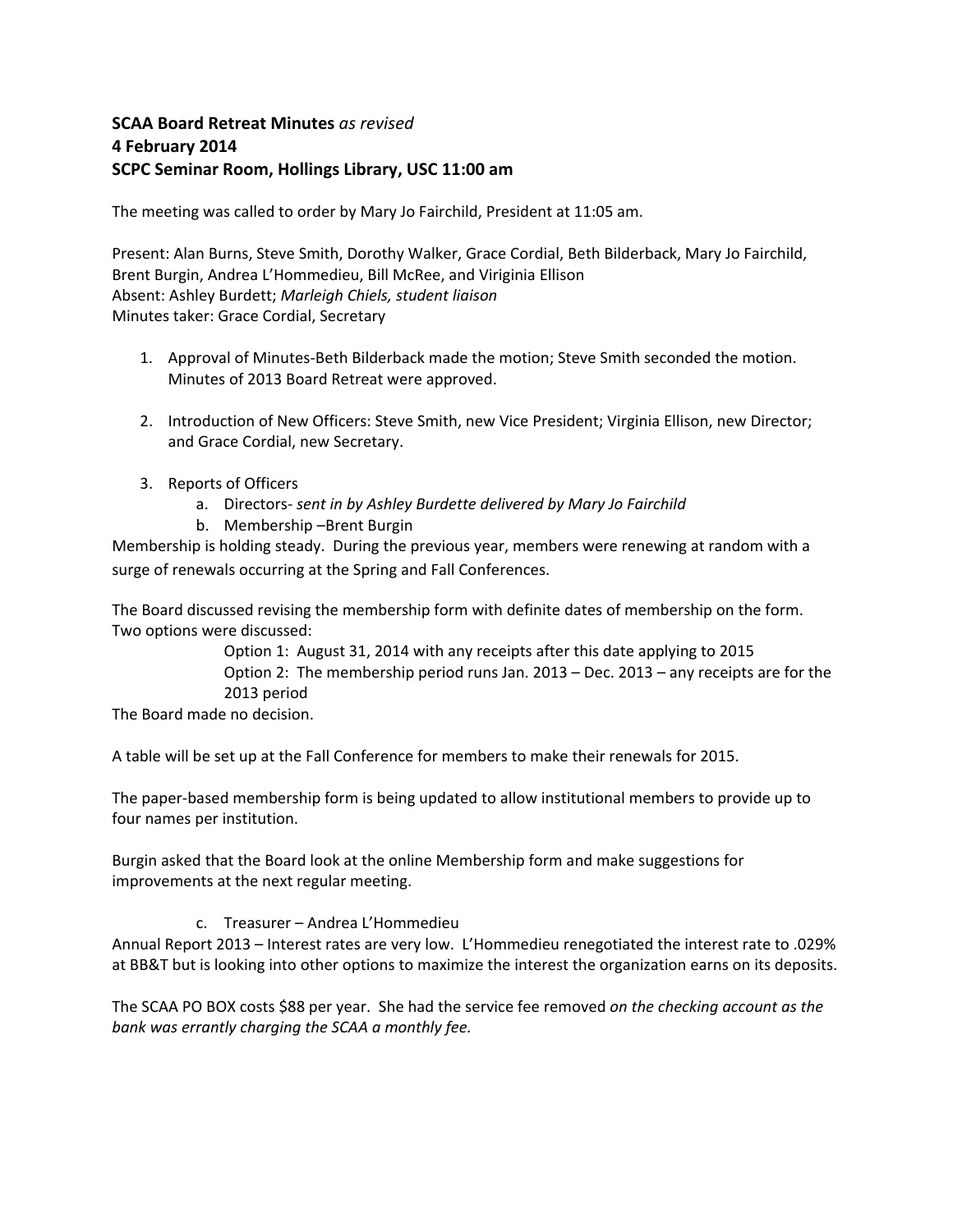The Tri‐State Conference held at Furman University in concert with the Society of Georgia Archivists and the North Carolina Archival Association netted a profit. *SCAA's portion was of \$867.00.* Vendors strongly supported the conference.

SCAA draft budget =\$3000 to include advocacy; Beth Bilderback motioned that a line item for advocacy be included in the budget - \$1000 to meet strategic plan objective for 2014; Mary Jo Fairchild seconded. The motion passed.

> d. Webmaster Report – Angela Flenner was unable to attend the Retreat but Mary Jo Fairchild submitted her report to wit.

There were no expenses in 2013 relevant to the website as we use free software. A new advocacy tab with a donation button was added to the website. Brent Burgin suggested that more content, particularly about the history and activities of the organization, should be added to our web site and Mary Jo Fairchild expressed the opinion that more resources for working archivists should be added as well. Fairchild asked each Board member to verify his/her contact information on the website.

- 4. Old Business
	- a. Strategic Plan off agenda MJ handed out a review sheet 2014 SCDAH is out of the Archives Month business. June  $9<sup>th</sup>$  is Int'l Archives Advocacy Day and she'd like for us to highlight the date.
	- b. Hart Endowment There have been no applications for several years even though the Hart Endowment can be used to fund attendance at SCAA, SGA, SNCA, and SAA conferences. Steve Smith asked if we could add funding of archival webinars and whether we could raise the limit to \$800? Grace Cordial wondered if SCAA Board members were eligible to apply? Beth Bilderback volunteered to chair a committee to investigate how to revamp the criteria and promote the scholarship.
	- c. SAA's Regional Archival Associations Consortium (RAAC) Beth Bilderback is the official representative to SAA and is willing to continue unless someone else wants to volunteer to take her place. Mary Jo Fairchild shared that SAA is trying to populate some of its subcommittees, mostly with designated representatives: ADVOCACY‐ more of a political focus; PUBLIC AWARENESS‐ programs and educational activities to support the local groups to advocate for themselves; EDUCATION; DISASTER PLANNING AND RECOVERY; and one other committees.
		- Mary Jo Fairchild would like to be on the ADVOCACY team and Beth Bilderback will ask the SAA RAAC committee if MJ can join the ADVOCACY team.
	- d. Elaine Robbins of The Citadel was elected to be the SCAA newsletter editor for 2014‐ 2016.
- 5. New Business
	- a. Populate committees Mary Jo Fairchild wants to renew and encourage creation of committees based on the guidelines outlined in the SCAA Committee Manual even though Dorothy Walker's 2012 experience was that the structure was a non‐starter. Beth Bilderback suggested that an Education Committee would suffice while Mary Jo Fairchild believes that SCAA needs both an Education Committee and an Advocacy Committee. These committees can do much of the work via e‐mail or Skype as person‐